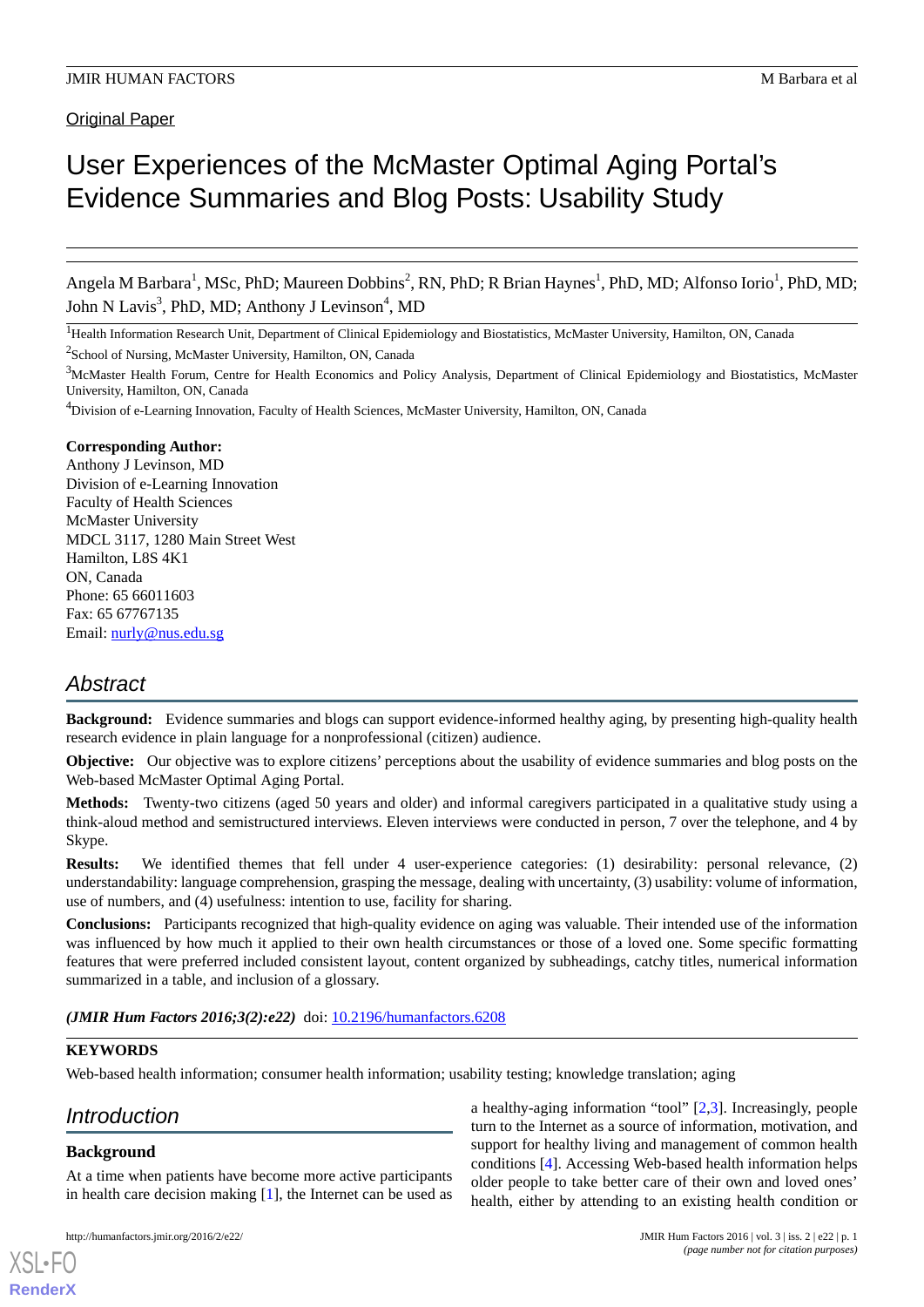improving health behaviors [\[5](#page-10-4)]. Seniors can also use the information to prepare for and follow-up after a health care–related appointment [\[5](#page-10-4)]. For patients who want to ask questions that they perceive as embarrassing or private, the Internet provides anonymity and convenience [[6\]](#page-10-5). Many older adults are also supported by family and informal caregivers who seek out Web-based health information on their behalf [\[2](#page-10-1),[7\]](#page-10-6). However, much of the health information available on the Internet has not been informed by good-quality evidence [\[8](#page-10-7),[9\]](#page-10-8), and therefore is unlikely to produce beneficial results on health.

# **McMaster Optimal Aging Portal**

A full description of the Web-based McMaster Optimal Aging Portal [[10\]](#page-10-9) and its components is available elsewhere [\[11](#page-11-0)]. In this paper, we focus on 2 types of Portal content that provide citizen-friendly research evidence about aging: "lay" evidence summaries and blog posts about the best available research. 'Citizens' include members of the general public and health care consumers such as patients and caregivers. The term is used to distinguish them from health care professionals (clinicians, public health workers, policymakers) who are the typical target audiences for research evidence.

A scoping review found a scarcity of knowledge translation research focused on the care of older adults [\[12](#page-11-1)]. Evidence summaries and blogs can support evidence-informed healthy aging. Within the knowledge-to-action cycle framework, these resources fall into the third milestone of adapting knowledge to the local context [\[13](#page-11-2)], by explaining and translating health research evidence into plain or lay language for citizens. While we know older adults and caregivers are going to the Internet to find health information  $[14-16]$  $[14-16]$  $[14-16]$  $[14-16]$ , we need to know about the optimal ways to package that information to be most useful [[17\]](#page-11-5).

As part of the overall formative evaluation of the Portal [[11\]](#page-11-0), we conducted individual interviews with citizens to identify prominent perceptions about the usability of the evidence summaries and blog posts.

# *Methods*

# **Evidence Summaries and Blog Posts**

A full account of the evidence summaries and blog posts are published elsewhere [[11\]](#page-11-0). In short, evidence summaries describe the findings from the best available research (typically, systematic reviews) on a particular topic in plain language. The research comes from 3 professional databases containing systematic reviews and individual studies that have been critically appraised for scientific merit: McMaster Premium LiteratUre Service (McMasterPLUS) [[18,](#page-11-6)[19](#page-11-7)], Health Evidence [[20\]](#page-11-8), and Health Systems Evidence [[21,](#page-11-9) [22\]](#page-11-10). To be included in the Portal, the content must be relevant to healthy aging and health care for older people. The summaries are written by trained Portal research staff, who each have graduate degrees in health research methodology or a related field. They are organized into the following sections: declarative title, descriptive title, subject of the study, research question, background, how the review (research) was done, what the findings are, and definitions of key technical terms [\(Figure 1\)](#page-2-0).

Blog posts are discussions or commentaries on the best available, recent scientific evidence specific to healthy aging. The topics were determined by consensus of the Portal's expert advisory committee. The committee consists of professionals with expertise in diverse fields, such as aging, epidemiology, geriatrics, health policy, health informatics, and rehabilitation. Blog posts typically contain the following: feature image about the topic being discussed, text about the topic's importance, research on the topic, why the research findings are important, bottom line messages, references, links to other relevant blogs or items on the Portal, and author details. The writer of the blog post is chosen on a case by case basis. Blogs that cover a specific topic area (eg, sleep disorders, cognitive functioning) are written by an invited scientist or practitioner that is an expert in that field. Some blogs focus on the research featured in an evidence summary; these are written by a professional writer and reviewed for accuracy by a content expert. Both types of blogs are edited by a professional editor [\(Figure 2\)](#page-3-0).

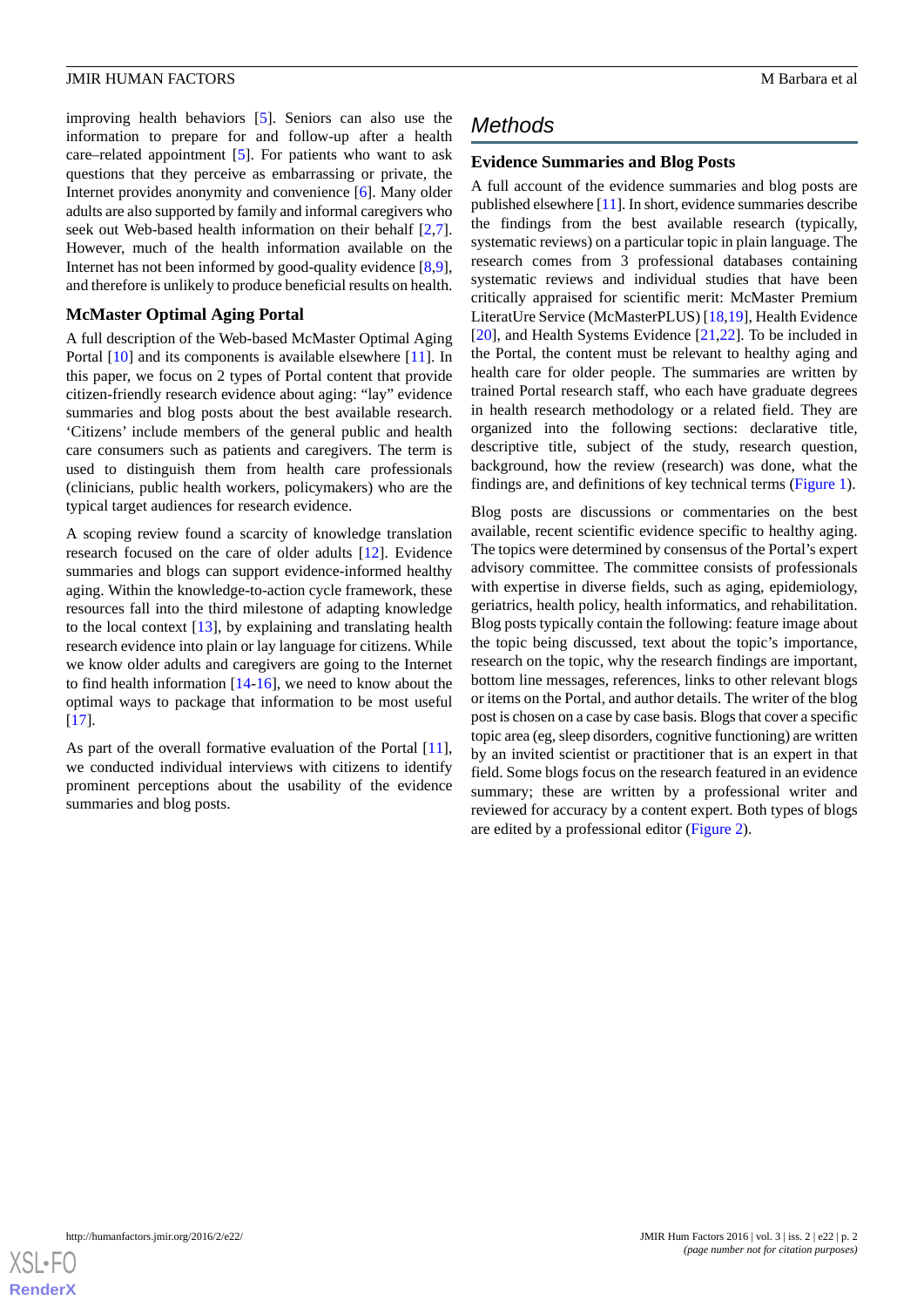<span id="page-2-0"></span>**Figure 1.** Evidence summary on the McMaster Optimal Aging Portal.

|                                                                                                                                                                                                                                                                                                                                                                |                               |                               | Home Events About Citizens Professionals Contact Help                                                                                                                                          |                                                                      |
|----------------------------------------------------------------------------------------------------------------------------------------------------------------------------------------------------------------------------------------------------------------------------------------------------------------------------------------------------------------|-------------------------------|-------------------------------|------------------------------------------------------------------------------------------------------------------------------------------------------------------------------------------------|----------------------------------------------------------------------|
|                                                                                                                                                                                                                                                                                                                                                                |                               |                               |                                                                                                                                                                                                |                                                                      |
| <b>E BACK</b>                                                                                                                                                                                                                                                                                                                                                  |                               |                               |                                                                                                                                                                                                | <b>Evidence Summary</b>                                              |
|                                                                                                                                                                                                                                                                                                                                                                |                               |                               |                                                                                                                                                                                                |                                                                      |
| $y$ f $z$ $z$<br>Rating: *****                                                                                                                                                                                                                                                                                                                                 |                               |                               |                                                                                                                                                                                                |                                                                      |
|                                                                                                                                                                                                                                                                                                                                                                |                               |                               |                                                                                                                                                                                                |                                                                      |
| Flu vaccine reduces cardiovascular events                                                                                                                                                                                                                                                                                                                      |                               |                               |                                                                                                                                                                                                |                                                                      |
| outcomes in high-risk patients: a meta-analysis. JAMA. 2013;310:1711-20.                                                                                                                                                                                                                                                                                       |                               |                               | Udell JA, Zawt R, Bhatt DL, et al. Association between influenza vaccination and cardiovascular                                                                                                |                                                                      |
| Review question                                                                                                                                                                                                                                                                                                                                                |                               |                               |                                                                                                                                                                                                |                                                                      |
| In adults, does flu vaccine reduce cardiovascular events, such as heart attacks or heart failure?                                                                                                                                                                                                                                                              |                               |                               |                                                                                                                                                                                                |                                                                      |
| Background<br>Influenza, or flu, is a common respiratory infection. Having the flu can lead to complications and<br>sometimes death. Older people and those with conditions like heart disease are more likely to have                                                                                                                                         |                               |                               |                                                                                                                                                                                                |                                                                      |
| complications if they get the flu.<br>The flu vaccine can help reduce the chances of getting the flu.                                                                                                                                                                                                                                                          |                               |                               |                                                                                                                                                                                                |                                                                      |
| How the review was done                                                                                                                                                                                                                                                                                                                                        |                               |                               |                                                                                                                                                                                                |                                                                      |
| The researchers did a systematic review, searching for published studies up to August 2013. They<br>found 5 randomized controlled trials with 6469 people (average age 67 years). The key features of<br>the studies were:                                                                                                                                     |                               |                               |                                                                                                                                                                                                |                                                                      |
| o more than 50 adults were involved (about 36% had cardiac disease):<br>o flu vaccine was compared with placebo or no vaccine; and<br>$\circ$<br>failure, or emergency coronary revascularization.                                                                                                                                                             |                               |                               | the outcome was a combination of major cardiovascular events-that is, any of death or<br>hospitalization for myocardial infarction (heart attack), unstable angina (chest pain), stroke, heart |                                                                      |
| What the researchers found                                                                                                                                                                                                                                                                                                                                     |                               |                               |                                                                                                                                                                                                |                                                                      |
| The quality of evidence was strong in 4 trials and weak in 1 trial.                                                                                                                                                                                                                                                                                            |                               |                               |                                                                                                                                                                                                |                                                                      |
| Compared with placebo or no vaccine, flu vaccine reduced the rate of cardiovascular events from<br>4.7% to 2.9%. This means about 2 fewer people out of 100 who received the flu vaccine had a<br>cardiovascular event at up to 1 year.                                                                                                                        |                               |                               |                                                                                                                                                                                                |                                                                      |
| In people who had an <b>acute coronary syndrome</b> in the past year, flu vaccine reduced the rate of<br>cardiovascular events from 23% to 10%. The means about 13 fewer people out of 100 people who                                                                                                                                                          |                               |                               |                                                                                                                                                                                                |                                                                      |
| had an acute coronary syndrome in the past year had a cardiovascular event at up to 1 year.<br>Conclusion                                                                                                                                                                                                                                                      |                               |                               |                                                                                                                                                                                                |                                                                      |
| Flu vaccine versus placebo or no vaccine to prevent<br>major cardiovascular events*                                                                                                                                                                                                                                                                            | <b>Number</b><br>of trials    | <b>Rate of</b>                |                                                                                                                                                                                                | Risk of<br>cardiovascular<br>events at up to 1                       |
| <b>Groups</b>                                                                                                                                                                                                                                                                                                                                                  | and<br>people                 | events<br>with flu<br>vaccine | Rate of events<br>with placebo<br>or no vaccine                                                                                                                                                |                                                                      |
|                                                                                                                                                                                                                                                                                                                                                                |                               |                               |                                                                                                                                                                                                | year                                                                 |
| All people                                                                                                                                                                                                                                                                                                                                                     | 5 trials<br>(6469)<br>people) | 2.9%                          | 4.7%                                                                                                                                                                                           | About 2 fewer people<br>out of 100 had a<br>cardiovascular event     |
| People who had an<br>acute coronary<br>syndrome in the past<br>year                                                                                                                                                                                                                                                                                            | 3 trials (789<br>people)      | 10%                           | 23%                                                                                                                                                                                            | About 13 fewer<br>people out of 100 had<br>a cardiovascular<br>event |
| Cardiovascular events included any of death or hospitalization for myocardial infarction (heart                                                                                                                                                                                                                                                                |                               |                               |                                                                                                                                                                                                |                                                                      |
| attack), unstable angina (chest pain), stroke, heart failure, or coronary revascularization.                                                                                                                                                                                                                                                                   |                               |                               |                                                                                                                                                                                                |                                                                      |
|                                                                                                                                                                                                                                                                                                                                                                |                               | <b>View Clinician article</b> |                                                                                                                                                                                                |                                                                      |
|                                                                                                                                                                                                                                                                                                                                                                |                               |                               |                                                                                                                                                                                                |                                                                      |
| · Colds, cough and flu<br>· Coronary heart disease<br>· Heart failure                                                                                                                                                                                                                                                                                          |                               |                               |                                                                                                                                                                                                |                                                                      |
| · Vaccination                                                                                                                                                                                                                                                                                                                                                  |                               |                               |                                                                                                                                                                                                |                                                                      |
|                                                                                                                                                                                                                                                                                                                                                                |                               |                               |                                                                                                                                                                                                |                                                                      |
| <b>Related Topics</b><br>Glossary<br><b>Acute coronary syndrome</b><br>A condition, such as a heart attack or chest pain, caused by a sudden reduction of blood flow to the heart.                                                                                                                                                                             |                               |                               |                                                                                                                                                                                                |                                                                      |
|                                                                                                                                                                                                                                                                                                                                                                |                               |                               |                                                                                                                                                                                                |                                                                      |
|                                                                                                                                                                                                                                                                                                                                                                |                               |                               |                                                                                                                                                                                                |                                                                      |
| Angina<br>Chest pain due to reduced blood flow to the heart.<br><b>Coronary revascularization</b><br>A procedure to restore the blood supply to the heart. Common types are coronary artery bypass graft<br>surgery (or bypass surgery) and percuntaneous coronary intervention (or angioplasty).<br>Placebo<br>A harmless, inactive, and simulated treatment. |                               |                               |                                                                                                                                                                                                |                                                                      |
|                                                                                                                                                                                                                                                                                                                                                                |                               |                               |                                                                                                                                                                                                |                                                                      |
| <b>Randomized controlled trials</b><br>Studies where people are assigned to one of the treatments purely by chance.<br><b>Systematic review</b><br>A comprehensive evaluation of the available research evidence on a particular topic.                                                                                                                        |                               |                               |                                                                                                                                                                                                |                                                                      |

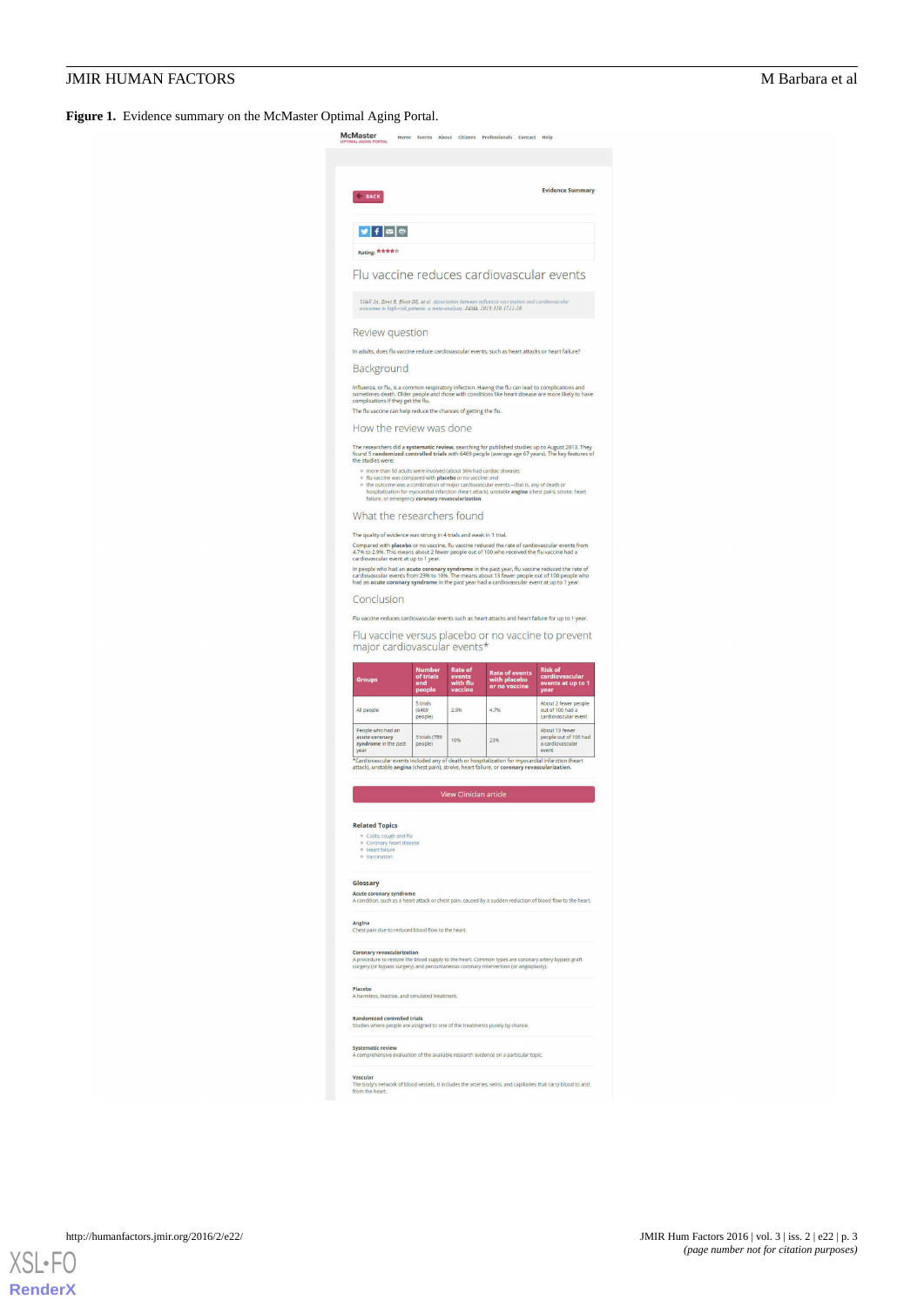<span id="page-3-0"></span>**Figure 2.** Blog post on the McMaster Optimal Aging Portal.



equally effective whether they are delivered by professionals or lay people.<br>If you want to become more physically active consider a walking program. With the widespread popularity of wal<br>clubs and groups it shouldn't be d

#### **Related content**



![](_page_3_Picture_7.jpeg)

#### References 1. Murphy MH. Nevill AM, Murtagh EM, et al. The effect of walking on fitness, fatness and res 2. Ogilvie D. Foster CE. Rothnie H. et al. Interventions to promote walking: A sys ew. BML 2007:334:120-Enterprise Contains the Contains of the Space Medicine Contains (National Action 2013)<br>3. Morris JN, Hardman AE, Walking to health, Sports Med. 1997;23:306-332.<br>4. Kassavou A. Turner A. French DP. Do interventions to promo

ote walking in g

![](_page_3_Picture_11.jpeg)

#### **Participants**

[XSL](http://www.w3.org/Style/XSL)•FO **[RenderX](http://www.renderx.com/)**

We used purposive sampling to form a sample composed of (1) citizens aged 50 years and older, and (2) informal caregivers (persons who provide unpaid care to an older parent/family

member/friend/loved one). Participants were required to have access to a computer with an Internet connection.

Recruitment was done in conjunction with usability testing of the entire website  $[11]$  $[11]$ . We distributed and posted advertisements for both projects through local community and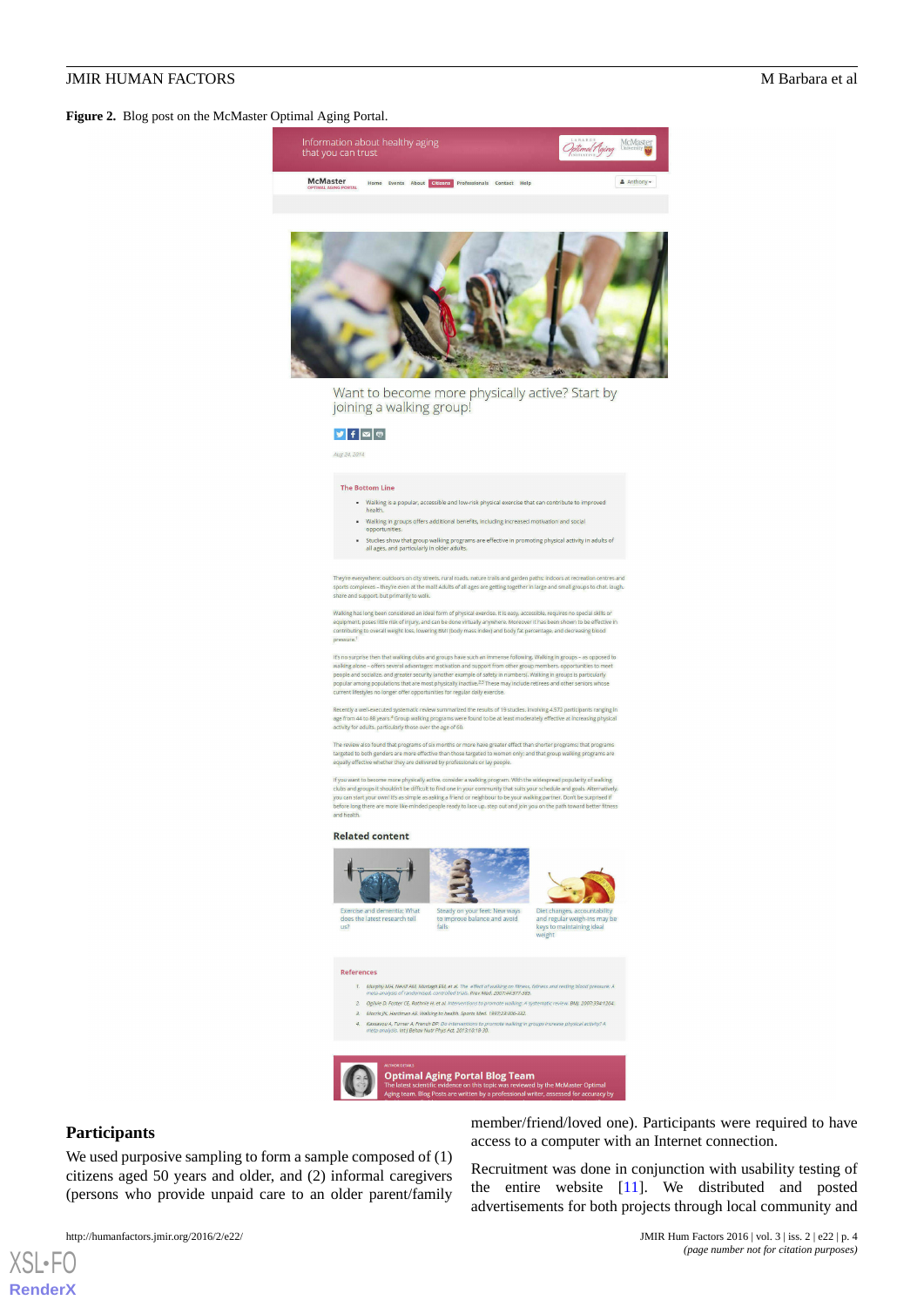academic networks (4 academic or research group listservs, 3 recreation centers for seniors, 1 retired community, 1 professional organization, and informal contacts through members of the Portal team). Interested individuals contacted the interviewer. After screening for eligibility, participants were emailed confirmation of the interview details and the consent form.

#### **Procedures**

One author (AMB) conducted all the one-on-one interviews, either in person (in a laboratory on the McMaster University campus), by telephone, or using Skype, based on participant preference. The choice to review summaries or blogs was also made by participants. The concepts of evidence summaries or blog posts were introduced to participants using the copy available on the Portal. Participants were instructed to choose what to review from a list of selected evidence summaries or blogs available on the Portal.

We used the think-aloud method [\[23](#page-11-11)], whereby users verbalize their thoughts as they read through the summaries or blogs. Participants were probed if they became quiet (eg, "What are you thinking?" "What are you looking at?" "What do you think about what you are reading?") Then, a semistructured interview guide [\(Multimedia Appendix 1](#page-10-10)) was used to elicit further feedback, based on a modified version of Morville's User Experience Honeycomb [[24](#page-11-12)[,25](#page-11-13)], whereby the following elements of information create a valuable user experience: findable, accessible, desirable, understandable, usable, credible, and useful. Interview questions included: "Why did you choose this one to review?" "Have you been looking for anything like this?" "What do you think of how the information was presented?" "How clear was the information?" "If you found this on your own, what would you do with it?" Following the interviews, participants were asked sociodemographic questions.

#### **Data Analysis**

Interviews were audiotaped, transcribed, and checked for accuracy. We used a framework approach, encompassing both thematic analysis and case analysis [\[26](#page-11-14),[27](#page-11-15)]. Thematic categories and patterns were compared between and within participants and linked from the identified theme to the original data. A

framework approach was used because we had clear research goals in advance, but also wished to identify new themes emerging from the data. A subset of interviews were dual-coded by 2 authors (AMB, AJL), who met regularly to discuss coding, indexing, and interpretation of the results. We organized themes according to Morville's user-experience elements. QSR NVivo 9 software was used for coding and data management.

Ethical approval was granted by the Hamilton Integrated Research Ethics Board. This work was supported through the Labarge Optimal Aging Initiative.

# *Results*

#### **Study Participants**

Sixty-three people contacted the interviewer in response to study advertisements. Fifteen respondents (15/63, 24%) participated in usability of the overall Portal, but did not evaluate the evidence summaries or blogs. Twenty-six (26/63, 41%) people were excluded from participation: 17 were considered noncitizens (ie, clinicians or public health professionals), 7 had scheduling conflicts, and 2 respondents did not use computers.

Twenty-two participants (22/63, 35%) were included in the following study. Eleven people (11/22, 50%) chose to evaluate evidence summaries, 7 (7/22, 32%) chose to evaluate blog posts, and 4 people (4/22, 18%) volunteered to review both. Twenty summaries and 14 blogs (11 written by experts and 3 written by the professional writer) were evaluated by at least 1 participant [\(Table 1\)](#page-5-0).

The sample consisted of 12 citizens and 10 other citizens that were also informal caregivers ([Table 2\)](#page-6-0). Citizens were retired and all but 1 person reported having a health condition. Caregivers were mostly women (all but 1) and younger in age compared with noncaregivers (mean years, 58 vs 75). Each participant was given a study identification, which follows their quotes in the findings.

All participants were recruited from the Hamilton area in Ontario, Canada between July and September 2014. Sessions lasted from 30 to 67 minutes (mean  $=$  43). Eleven interviews were conducted in person, 7 over the telephone, and 4 by Skype.

![](_page_4_Picture_16.jpeg)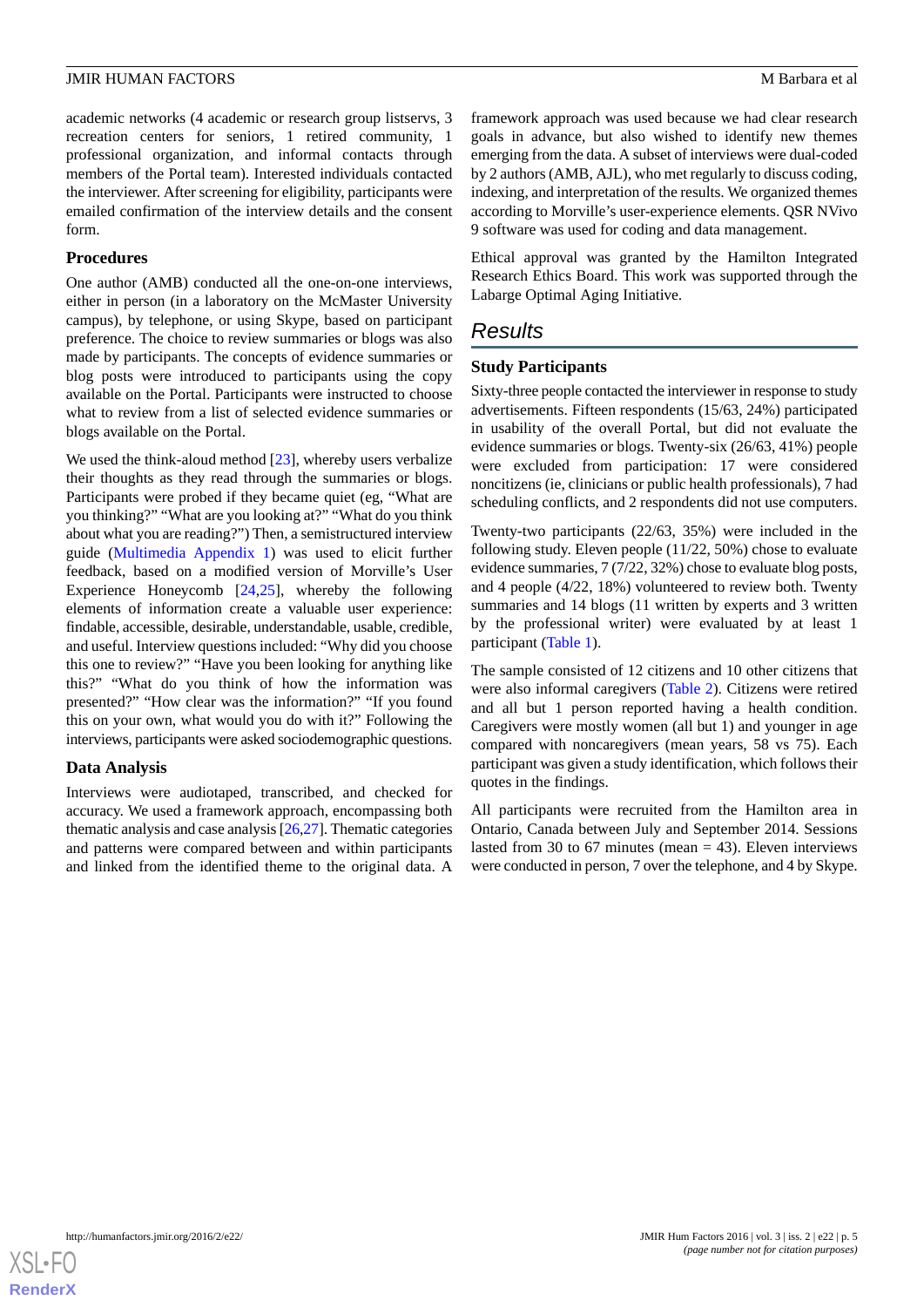<span id="page-5-0"></span>**Table 1.** Sample of evidence summaries and blog posts reviewed.

| Content type              | Health area                          | Title                                                                                                                                                              |  |  |
|---------------------------|--------------------------------------|--------------------------------------------------------------------------------------------------------------------------------------------------------------------|--|--|
| <b>Evidence summaries</b> |                                      |                                                                                                                                                                    |  |  |
|                           | Exercise                             | Yoga reduces pain and disability at up to 1 year in people with low back pain                                                                                      |  |  |
|                           | Memory and cognition                 | Tests detect dementia in older people; cognitive stimulation or some drugs may slightly improve<br>cognitive function                                              |  |  |
|                           | Heart disease                        | Multiple lifestyle changes in people with established coronary heart disease reduce the risk for<br>cardiovascular events                                          |  |  |
|                           | Health information technol-<br>ogy   | Computer-delivered interventions have a small effect on knowledge and some health behaviors                                                                        |  |  |
|                           | Testing and treatment deci-<br>sions | Unnecessary medication use in frail older adults can be reduced through team-based care, provid-<br>ing education to providers and reviewing prescribing practices |  |  |
|                           | Psychological and mental<br>health   | Meaningful social roles may improve health and well-being for people in retirement                                                                                 |  |  |
| <b>Blog posts</b>         |                                      |                                                                                                                                                                    |  |  |
|                           | Exercise                             | How fast should I walk to cross the road safely? Fast facts about walking speed                                                                                    |  |  |
|                           | Nutrition                            | Does salt really affect blood pressure?                                                                                                                            |  |  |
|                           | Memory and cognition                 | Treating behavioral problems of dementia: when confusion leads to controversy                                                                                      |  |  |
|                           | Social health                        | Loneliness hurts. How to recognize loneliness as a health concern                                                                                                  |  |  |
|                           | Sleep disorders                      | Sleep and aging: how many zzz's are optimal to stay healthy?                                                                                                       |  |  |

![](_page_5_Picture_4.jpeg)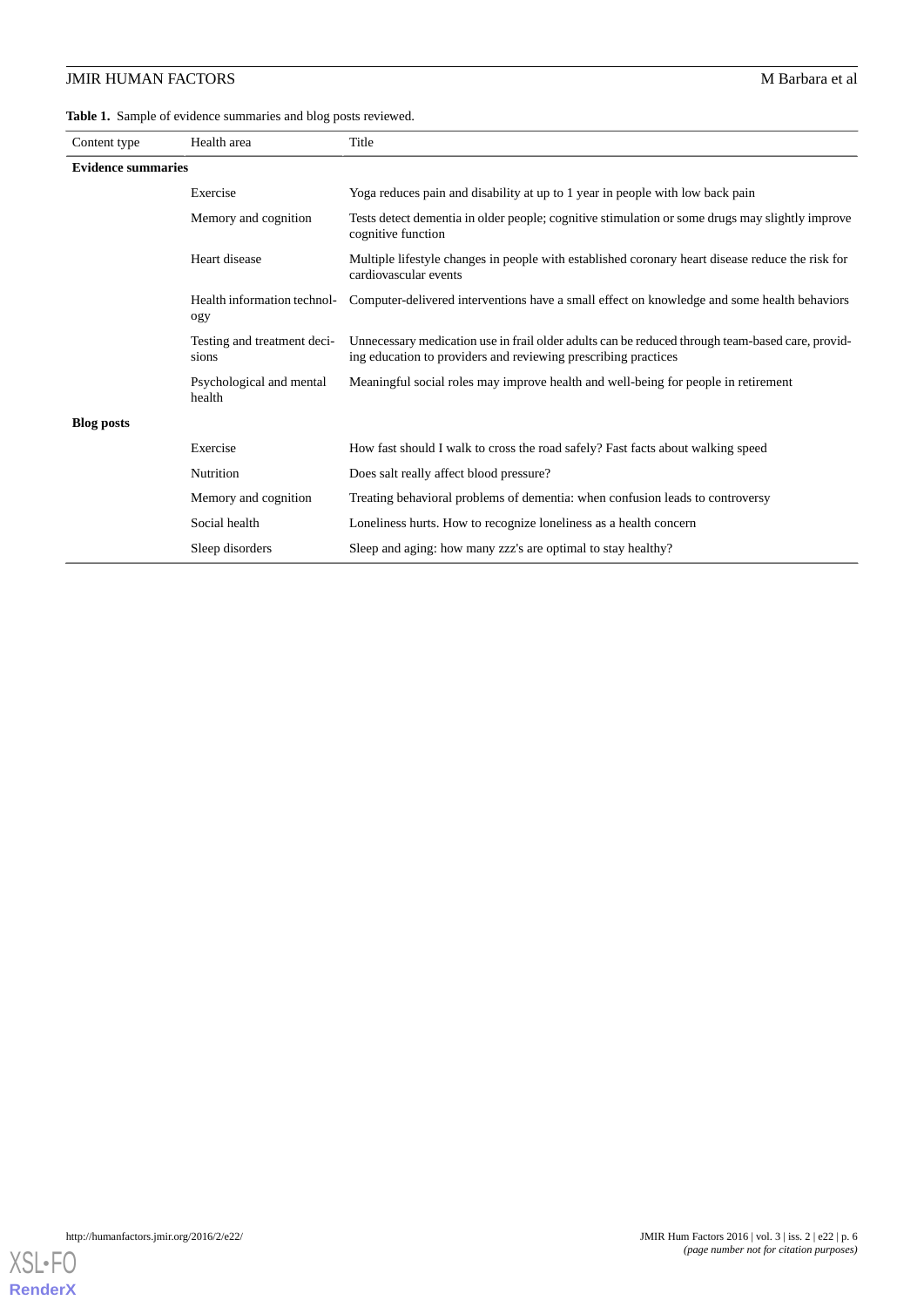<span id="page-6-0"></span>**Table 2.** Participant demographic characteristics.

| Group          | Study ID | Age | Gender | <b>Employment status</b>              | Health status                 | Education               |
|----------------|----------|-----|--------|---------------------------------------|-------------------------------|-------------------------|
| <b>Citizen</b> |          |     |        |                                       |                               |                         |
|                | $I-01$   | 62  | Female | Retired                               | Healthy                       | Some post-graduate      |
|                | $I-02$   | 66  | Female | Retired                               | One or more health conditions | Some college/university |
|                | $I-03$   | 66  | Female | Retired                               | One or more health conditions | Some college/university |
|                | $I-04$   | 70  | Male   | Retired                               | One or more health conditions | Post-graduate           |
|                | $I-05$   | 74  | Male   | Retired                               | One or more health conditions | Some college/university |
|                | $I-06$   | 76  | Female | Retired                               | Healthy                       | College/university      |
|                | $I-07$   | 79  | Male   | Retired                               | One or more health conditions | Post-graduate           |
|                | $I-08$   | 80  | Female | Retired                               | One or more health conditions | College/university      |
|                | $I-09$   | 81  | Female | Retired                               | One or more health conditions | College/university      |
|                | $I-10$   | 82  | Male   | Retired                               | One or more health conditions | Post-graduate           |
|                | $I-11$   | 84  | Male   | Retired                               | One or more health conditions | Some college/university |
|                | $I-12$   | 84  | Male   | Retired                               | One or more health conditions | Post-graduate           |
| Caregiver      |          |     |        |                                       |                               |                         |
|                | $A-13$   | 23  | Female | Part-time work, part-<br>time student | Healthy                       | College/university      |
|                | $A-14$   | 48  | Female | Full-time work                        | Healthy                       | Post-graduate           |
|                | $A-15$   | 55  | Female | Retired                               | Healthy                       | College/university      |
|                | $A-16$   | 59  | Female | Full-time work                        | Healthy                       | College/university      |
|                | $A-17$   | 60  | Female | Part-time work                        | Healthy                       | High school             |
|                | $A-18$   | 60  | Male   | Retired                               | One or more health conditions | Post-graduate           |
|                | $A-19$   | 67  | Female | Retired                               | One or more health conditions | College/university      |
|                | $A-20$   | 67  | Female | Retired                               | Healthy                       | College/university      |
|                | $A-21$   | 70  | Female | Retired                               | Healthy                       | Post-graduate           |
|                | $A-22$   | 75  | Female | Retired                               | Healthy                       | College/university      |

<span id="page-6-1"></span>**Table 3.** Findings, organized into 4 aspects of the user experience, themes, and subthemes.

| User experience element and explanation                                                                                 | Theme                                                                        |
|-------------------------------------------------------------------------------------------------------------------------|------------------------------------------------------------------------------|
| Desirability: users feel the product is worth having and have a positive emotional response Personal relevance<br>to it |                                                                              |
| Understandability: users comprehend both what kind of product it is and its content                                     | Language comprehension;<br>grasping the message;<br>dealing with uncertainty |
| Usability: users can use the product easily, effectively, and with satisfaction                                         | Volume of information;<br>use of numbers                                     |
| Usefulness: users find the product has practical value                                                                  | Intention to use the information:<br>facility for sharing                    |

# **Findings**

[XSL](http://www.w3.org/Style/XSL)•FO **[RenderX](http://www.renderx.com/)**

## *Desirability*

For this study, we describe the themes that fall under 4 user-experience categories ([Table 3\)](#page-6-1). Findability, accessability, and credibility are also important facets of the user experience, but have been discussed elsewhere as part of the usability of the overall Portal [[11\]](#page-11-0). For additional exemplar quotes, please see [Multimedia Appendix 2.](#page-10-11)

# **Personal Relevance**

Universally, participants selected a resource to review because the title contained a topic that was personally significant or applicable. Participants were concerned about a condition or situation that they were presently dealing with, had previously dealt with, or anticipated they would face in the future. Eight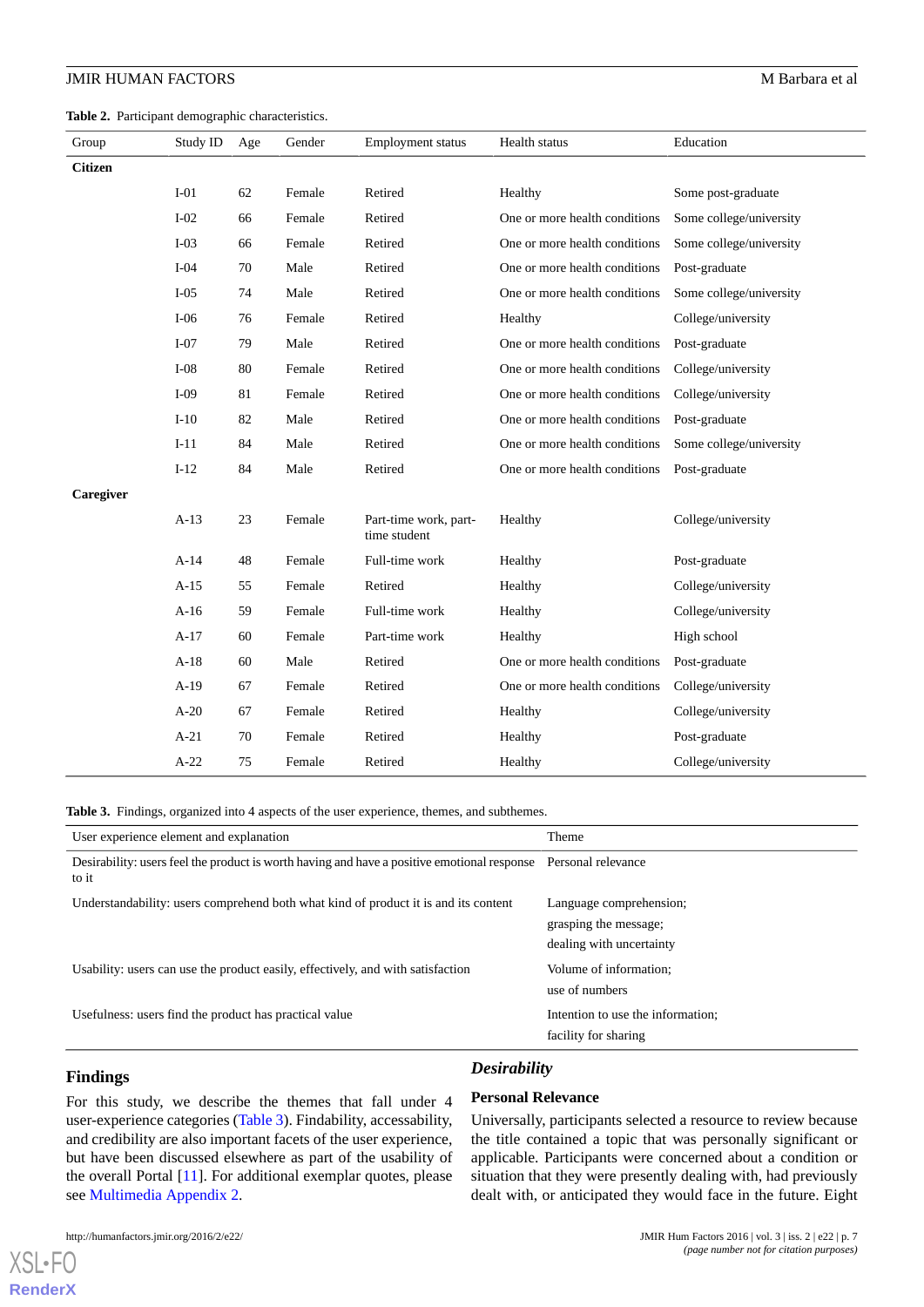citizens and 8 caregivers were specifically drawn to topics that affected loved ones.

*I often look online for stuff about this for over the last about 11 years or so, since 2003, about diabetes and exercise and I have been looking online recently for what I key in is osteoarthritis. My mother had osteoarthritis towards the end of her life. I have developed a little bit, not bad yet, so I look up ways to deal with osteoarthritis and diabetes.* [A-18]

During the interview, 7 people specifically acknowledged the importance of aging on health and, overall, people responded positively to the Portal resources. In general, readers wanted information related to a specific topic and were less concerned about the type or format of the content (evidence summary, blog post, or other). However, 7 people wanted to understand what the summaries and blogs were supposed to be so they could read the information in the appropriate context.

Seven participants wanted to read a summary or blog because its topic was perceived as an important social issue or was featured recently in the media.

*I was listening to a program on the radio about social isolation. And it found that when people are in a neighborhood where they feel safe and are familiar with, the general health of the elderly was much better, even in terms of lower heart attacks and stuff like that.* [A-20]

Engagement or absorption with the material was often demonstrated when 13 participants paused during reading to tell a personal anecdote or story. Two people claimed they would only read segments that were personally relevant and skim or skip the rest. Some participants related the information to their own situation by paraphrasing what they read. Sixteen users reacted emotionally (eg, reassured, alarmed, surprised) to what they read, especially by study conclusions.

*Wonderful, the results are good news!* [I-01] *Oh shit! Really? So that would scare me because I have a problem keeping my sleep patterns normalized.* [A-16]

Users' prior knowledge about a subject also influenced the desire to read the information. Those who knew little were interested to find out more by reading carefully compared with participants who felt they were already well-versed about the topic and scanned the information. Four users chose a resource to learn more about an unfamiliar medical concept (eg, multimorbidity, psychotropics).

Each summary has a declarative title, stating the key result(s) of the study or systematic review succinctly. Seven people felt these titles were long and difficult to understand or "mouthfuls." Having a title that "grabs a reader" was seen as important, whereas the declarative titles were "not enticing." Some users felt the title was a "spoiler," which did not motivate them to read the content.

*The title sounds like the conclusion. I would rather have a title that was more descriptive as to what I could expect in the article. This one is a bit*

[XSL](http://www.w3.org/Style/XSL)•FO **[RenderX](http://www.renderx.com/)**

*disappointing. It really does not tell you much more than what is in the title.* [I-01]

One user assumed the titles of the summaries were the original article titles. On the other hand, 2 people commented that the blog titles were appealing and "catchy."

#### *Understandability*

#### **Language Comprehension**

Twelve participants, some of whom had some familiarity with research or the medical profession, thought the information in the evidence summaries was clear and easy to understand. In contrast, 8 participants felt that the summaries were written "by professionals for professionals" and questioned whether citizens would fully understand them.

*It looks as if it is meant for professionals because of the wording. I think if you are aiming at older people, you don't want it to be patronizing but I think slightly less scientific wording would be more attractive.* [A-22]

When the cursor hovers over a bolded term in the body of an evidence summary, a pop-up box with the definition appears. This feature was received positively, as was the inclusion of the glossary at the end of some summaries, especially as most people were uncertain of the meanings of words such as 'systematic review' and 'randomized controlled trial'. Four participants recommended that a glossary be added to all summaries and also to blog posts. Some wanted the glossary to be expanded to include other scientific terminology, such as 'intervention', 'outcome', 'control (group)', 'quality of evidence', and 'meta-analysis'. Some participants struggled with certain phrases (eg, "range within which the average value might fall") and medical concepts (eg, dementia vs cognitive impairment). Many were unfamiliar with professional organizations (eg, Cochrane Collaboration), measurement instruments (eg., AMSTAR tool), and specific medications (eg, Nonsteroidal anti-inflammatory drugs or NSAIDs) or herbal products (eg, gingko biloba), unless they were taking them or they had been featured in the news (eg, Celebrex). In total, 17 participants identified terminology with which they were not completely familiar.

#### **Grasping the Message**

Eleven participants understood the key message(s) by looking at the conclusions in the evidence summaries or the "Bottom Line" in the blogs. At least 5 people said they would look at these sections first. Some wanted to re-read the resource more closely once they scanned it to comprehend the message. Participant A-15 stated "So a part of my habit is to always just to skip up and down and just to kind of get an overall view before I dig into an article."

Five people read parts of the text (sentence or paragraph) a second time (aloud or to themselves) to make sure they understood what they were reading. Fourteen respondents looked to the facilitator for confirmation that they understood the summary's meaning. "What the researchers found" was felt to contain the most important piece of information. "How the review was done" was of least interest. Four individuals wanted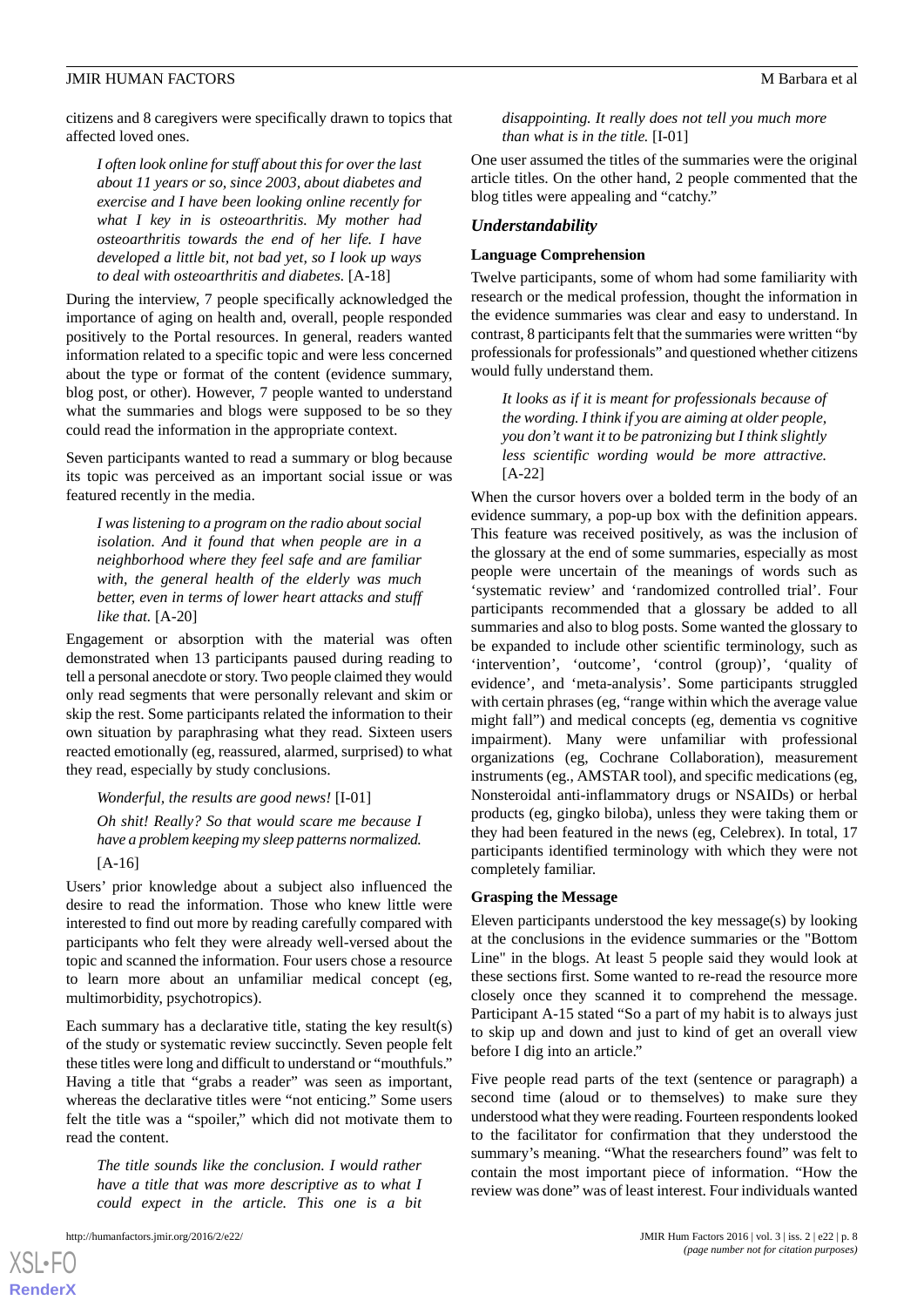to know more about the actual intervention. According to participant A-17, "I thought it would give you the exercises or some examples of what not to do."

Users were very satisfied if the intervention-related studies were described in enough detail that they might implement them (eg, specific drugs to discuss with their physician; small group activities to stimulate thinking and memory).

#### **Dealing With Uncertainty**

Two participants were cognizant that research did not always provide clear cut answers or provide "a magic pill." However, another 2 were exasperated. After reading that the research findings were not certain, participants were unsure why the information was presented. One participant reacted "Now, I am cranky," and explained further:

*"Bottom line, the research shows that the amount of sleep, the quality of your sleep may change as we age." That means nothing to me. That's the kind of thing that a person tells you when they don't want to tell you anything important. So I understand that that's what the research says, but it's frustrating because I read to the end of this blog and there are no answers to my questions. I am getting gobbledygook. It started with a question and ends with a question.* [A-16]

#### *Usability*

#### **Volume of Information**

Eleven people who evaluated the evidence summaries felt the one page had "just the right amount of information." Some readers did not notice the length, rather they pointed out that the standardized format and layout made the content easy to read. The shortness of the summary guaranteed that most people would actually read it rather than only skimming it. Links to related content were appreciated by those who were interested in additional information.

*They do not get into a ton of details, but I think that that is what some people are looking for. They are just looking for a kind of a summary and recap, or an introduction to some of these things.* [A-13]

Perceptions about the length of the blogs varied. Some commented that they were approximately the length of a magazine article, which was appropriate. However, at least 2 people felt they were too lengthy. Satisfaction with length was often associated with engagement; that is, 7 users did not mind reading longer articles or even remark on length if they were engrossed by the content.

#### **Use of Numbers**

Overall, 11 participants were happy with the presentation of data in table format (eg, summing up the findings of a systematic review) and found it informative. One participant felt,

# *"the table is easier to grasp than reading lines and lines of information"* [A-17]

Eleven people looked for demographic information (eg, ages of research participants); and 7 people looked for sample size (eg, number of participants in the systematic reviews or studies,

[XSL](http://www.w3.org/Style/XSL)•FO **[RenderX](http://www.renderx.com/)**

number of studies included in the systematic reviews). Three participants said they liked the use of percentages.

*I want to know how effective something is, quantification. Numbers help make things clearer and more useful.* [A-18]

On the other hand, 2 participants claimed they were not "number people" and preferred the focus to be on individuals (eg, how many people were helped rather than percentages or statistics). Four people wanted nonscientific information.

*I am a person, not a statistic. So, I wanted to know the anecdotal evidence, because I could be the person outside the standard deviation. As a human being, all I care about is: Will this affect me? Will it hurt me?* [A-16]

#### *Usefulness*

#### **Intention to Use the Information**

Ten participants were satisfied with resources if they learned something new: "I didn't know exercise could help me with dementia" [I-02]. Others were pleased to reconcile any new information with their existing knowledge or understanding.

As mentioned above, many felt a discrepancy between the type of information available and their information needs. Eight participants wanted more detailed practical information that could be applied to improve their own health (especially regarding treatment or preventative activities).

*The one thing that I would want is what should I do differently? This one has nothing about that. They didn't actually talk about the interventions. I would have been interested in knowing what they were. So I didn't learn anything… a little disappointing.* [I-01]

The resource was useful if the information could be applied to their demographic or personal situation. If the information was indeed relevant, 10 participants intended to apply it. Participant I-09 felt that "the information is good in that it gives me some choices and the pros and cons; and then it is up to me."

Some readers felt they would have benefitted if they had access to the information when they were dealing with a past situation (eg, making treatment decisions, dealing with the diagnosis in a parent). Others felt the summaries would be useful for future reference.

*I chose this one about fall prevention because my grandmother fell and broke her hip, and my mother fell and broke her hip, I am assuming that is probably what will happen to me.* [I-02]

#### **Facility for Sharing**

Thirteen participants were keen to discuss the information with family and friends, and were pleased that the resource itself could be easily shared: "I know a lot of people with sleep apnea who don't realize they have it, and would share this with them" [A-16].

Five participants wanted to discuss the applicability of the information with their health care provider. Several felt that Portal resources should be available through physician offices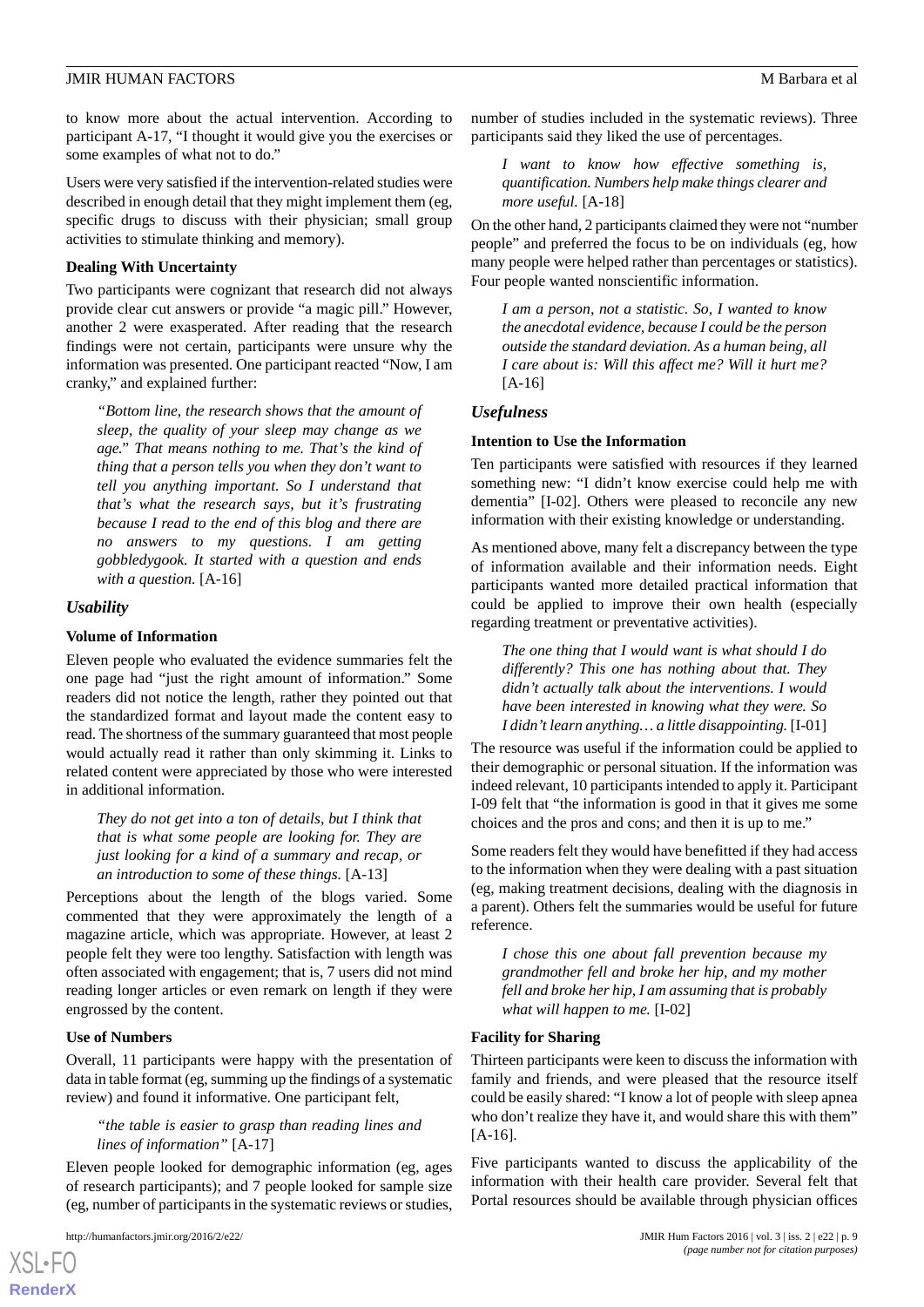and other health care settings. One participant decided: "I will ask my doctor about whether there are any decision aids available for me" [A-21].

# *Discussion*

# **Principle Findings**

This study was conducted to better understand citizens' perceptions of the desirability, understandability, usability, and usefulness of the evidence summaries and blog posts available on the McMaster Optimal Aging Portal. By studying user's impressions, we can improve the translation of research evidence for citizens.

Participants recognized that high-quality evidence on aging was valuable. Their intended use of the information was influenced by how much it applied to their own health circumstances or those of a loved one. Participants wanted to read information about a specific health topic regardless if it was presented as a summary or blog. Nevertheless, specific formatting features were preferable (eg, consistent layout, content organized by subheadings, catchy titles of the blogs vs the declarative titles of the summaries). Participants wanted a narrative summary and information on how many people were helped or harmed by the intervention. Numerical information was preferably summarized in a table. While many participants were unfamiliar with research or medical terminology, there was a desire to learn it as demonstrated by the enthusiastic response to the glossary.

The study also suggested several challenges in presenting research evidence to citizens. Several participants perceived the evidence summaries to be written for professionals rather than a citizen audience. This suggests that, despite deliberate efforts of the Portal team to simplify the language, the information remained complex in the eyes of some. Systematic reviews typically investigate the effectiveness of an intervention in a specified population (eg, how effective are interventions with multiple lifestyle components in reducing the risk for cardiovascular events in patients with established heart disease?) However, patients and caregivers want to know how statistical results should be translated for individuals.

Participants often absorbed the evidence in the context of their own or other peoples' experiences. Some users were puzzled or frustrated by research with weak evidence or that did not have definitive conclusions. This highlights the need for instructional resources for citizens to learn that uncertainty is always present in health research (eg, a primer, meaningful graphics, or other multimedia formats to facilitate learning about research methods). Others have recommended the use of personal narratives to elucidate research outcomes [\[28](#page-11-16)].

#### **Comparison With Previous Work**

The findings of this study are in accordance with previous studies on the presentation of health information. The Cochrane Collaboration tested their Plain Language Summaries with citizens [[29,](#page-11-17)[30](#page-11-18)]. They also found a lack of familiarity with research-based concepts and individual variation in how users wanted research findings to be displayed (ie, text or numbers, or both). Like our study, their participants also wanted quantitative results to be presented in a table. They also preferred

summaries divided by headings; and preferred headings in question format, which is similar to our participants'suggestions that the titles of the Portal summaries be in the form of an appealing question.

Work in disease-specific settings has found that seekers of Web-based health information have similar needs as our study participants. For example, people with multiple sclerosis also desire information that is personally applicable and educational tools (such as a glossary and methodological information), had emotional responses to information, and wanted integrated Web-based information with existing knowledge or information from other channels [\[31](#page-11-19),[32\]](#page-11-20)

One page was perceived as an ideal length for the Portal evidence summaries. This is reinforced by consistent study findings that too much information can reduce comprehension [[33\]](#page-11-21). Similar to our findings about blog length, other research has found that citizens differ on their notions of how much information is too much based on their preferences and needs [[33\]](#page-11-21).

The "fuzzy trace theory" of medical decision making argues that people want the gist of information and its bottom-line meaning as opposed to the literal details [\[34](#page-11-22)]. Our study observations support this theory in that our participants appreciated that information was presented in "chunks," which reduced cognitive load and allowed them to concentrate on specific chunks (ie, what the researchers found) and scan the remaining content.

Our findings also agree with survey research indicating that approximately one-third of older adults will talk about the health information they obtained from the Internet with their doctor [[35\]](#page-11-23). Studies have found that patients will prepare for a doctor's visit by looking for health information [[5](#page-10-4)]. Information access allows patients to evolve from passive recipients to active partners in their health care, and clinicians to transform from having an authoritarian role to being a partner in the care of their patients [\[16](#page-11-4)]. Physician encouragement and guidance regarding Internet usage by patients can also improve patient-physician communication [\[36](#page-11-24)]. Therefore, having high-quality evidence summaries and blog posts can empower patients, resulting in better discussions during clinical consultations and higher patient satisfaction.

Other studies have also found that citizens have difficulty in applying the findings of systematic reviews or individual research studies to their own individual situation [[28](#page-11-16)[,37](#page-12-0),[38\]](#page-12-1). While many users felt it was useful to be informed of current research in aging, at least one-third were looking for information that would help them make a personal decision, especially regarding treatment. We are currently exploring the addition of resources that will assist citizens in implementing research findings while addressing their values and preferences; specifically, patient decision aids and patient versions of clinical practice guidelines.

#### **Limitations**

We did not test a random sample, which may affect the generalizability of the findings. Participants were well-educated. Our testing occurred in an artificial setting; participants were

 $XS$ -FO **[RenderX](http://www.renderx.com/)**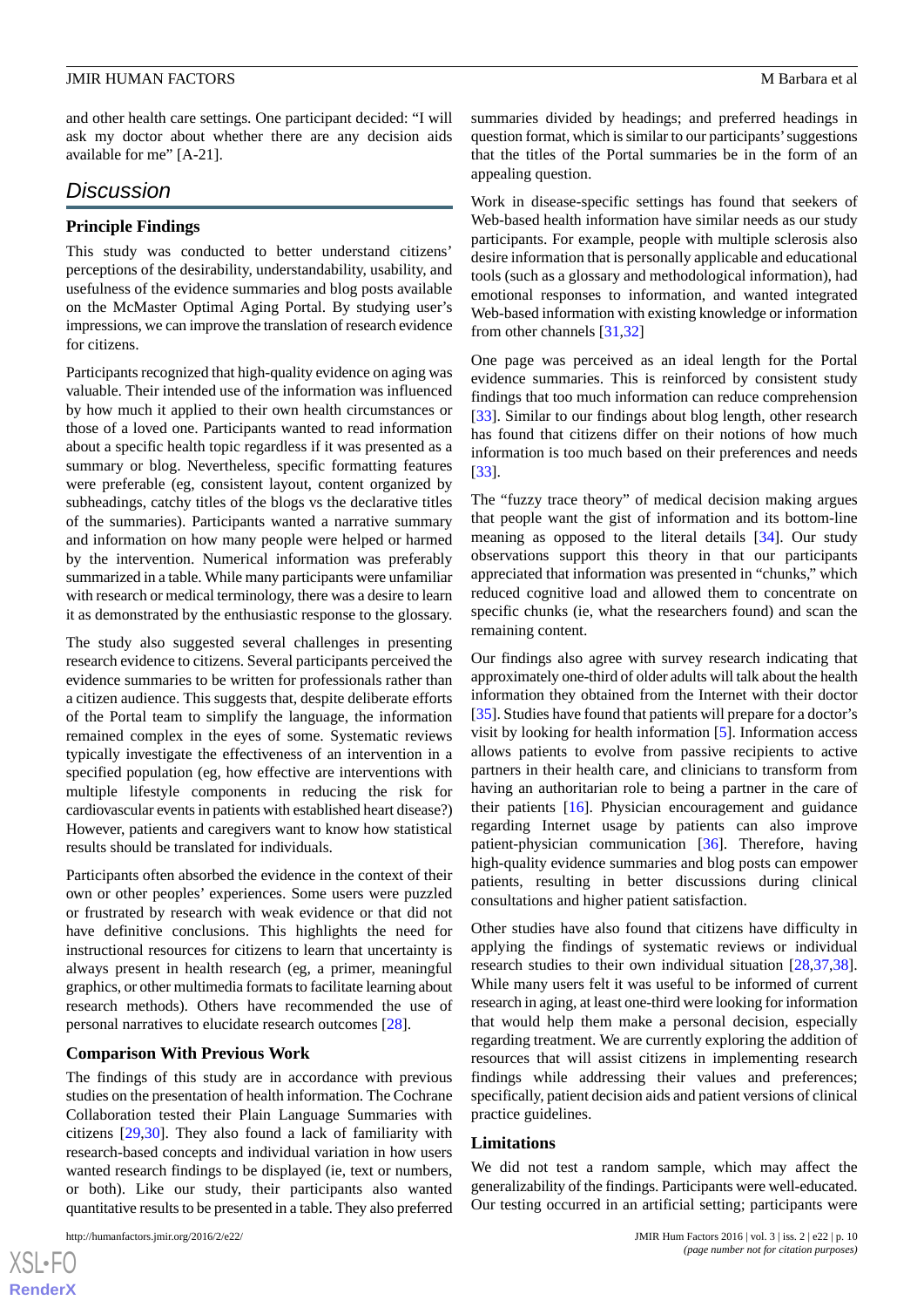not accessing or reading the Portal resources in the context that is expected, and this could have affected responses. We did not formally assess health literacy, which is especially pertinent for older adults and will have affected how individuals processed and understood the information [\[39](#page-12-2),[40\]](#page-12-3).

#### **Conclusions**

We identified factors that influence the usability of the Portal evidence summaries and blog posts. These factors will be used to improve the content and design templates for development of future summaries and blogs. To feature the Bottom Line more prominently, it will moved from the end of each blog post to

the beginning. Because participants made a decision about whether to print or share a blog once they had read it, we will add the "sharing" buttons (now featured only at the top of the blog page) at the end of the blog as well. A prompt to describe an evidence summary for novice users will be added to the top of the Web page. At the end of an evidence summary, we will include additional related content on the Portal, such as "Related Evidence Summaries" and "Related Web Resources." Future research will focus on the impact of the enhanced formats on understanding, applicability, decision-making, and behavior of both citizens and health professionals in real-life settings.

#### **Acknowledgments**

The authors acknowledge the financial support from Suzanne Labarge via the Labarge Optimal Aging Initiative.

Anthony J. Levinson holds the John R. Evans Chair in Health Sciences Educational Research and Instructional Development.

#### **Authors' Contributions**

AMB designed the study, conducted the usability testing and interviews, analyzed the data, and wrote the paper. AJL contributed to the study design, implementation and analysis, and cowrote the paper. MD, RBH, AI, and JNL contributed to the design and provided critical revisions to the paper.

# <span id="page-10-10"></span>**Conflicts of Interest**

None declared.

# **Multimedia Appendix 1**

<span id="page-10-11"></span>Interview guide for evaluation of evidence summaries / blog posts.

[[PDF File \(Adobe PDF File\), 63KB-Multimedia Appendix 1](https://jmir.org/api/download?alt_name=humanfactors_v3i2e22_app1.pdf&filename=ccae5f9f2549b80b3b501f4080f588f9.pdf)]

# **Multimedia Appendix 2**

<span id="page-10-0"></span>Themes and quotes related to elements of the user experience.

<span id="page-10-1"></span>[[PDF File \(Adobe PDF File\), 55KB-Multimedia Appendix 2](https://jmir.org/api/download?alt_name=humanfactors_v3i2e22_app2.pdf&filename=6c9cdf5114c8dae17557788736ba2360.pdf)]

#### <span id="page-10-2"></span>**References**

- <span id="page-10-3"></span>1. Charles C, Gafni A, Whelan T. Decision-making in the physician–patient encounter: revisiting the shared treatment decision-making model. Social Science & Medicine 1999;49:651-661. [doi: [10.1016/S0277-9536\(99\)00145-8\]](http://dx.doi.org/10.1016/S0277-9536(99)00145-8)
- <span id="page-10-4"></span>2. Fox S, Duggan M. Health Online 2013. Washington, DC: Pew Internet and American Life Project; 2013.
- <span id="page-10-5"></span>3. Miller LMS, Bell RA. Online health information seeking: the influence of age, information trustworthiness, and search challenges. J Aging Health 2012;24:525-541. [doi: [10.1177/0898264311428167](http://dx.doi.org/10.1177/0898264311428167)] [Medline: [22187092](http://www.ncbi.nlm.nih.gov/entrez/query.fcgi?cmd=Retrieve&db=PubMed&list_uids=22187092&dopt=Abstract)]
- <span id="page-10-6"></span>4. Statistics Canada. Digital Technology and Internet Use, 2012. Ottawa, Ontario, Canada: Statistics Canada; 2013.
- <span id="page-10-7"></span>5. Taha J, Sharit J, Czaja S. Use of and satisfaction with sources of health information among older Internet users and nonusers. Gerontologist 2009;49:663-673. [doi: [10.1093/geront/gnp058\]](http://dx.doi.org/10.1093/geront/gnp058) [Medline: [19741112\]](http://www.ncbi.nlm.nih.gov/entrez/query.fcgi?cmd=Retrieve&db=PubMed&list_uids=19741112&dopt=Abstract)
- 6. Silver MP. Patient perspectives on online health information and communication with doctors: a qualitative study of patients 50 years old and over. J Med Internet Res 2015;17:e19 [[FREE Full text](http://www.jmir.org/2015/1/e19/)] [doi: [10.2196/jmir.3588](http://dx.doi.org/10.2196/jmir.3588)] [Medline: [25586865](http://www.ncbi.nlm.nih.gov/entrez/query.fcgi?cmd=Retrieve&db=PubMed&list_uids=25586865&dopt=Abstract)]
- <span id="page-10-8"></span>7. Washington KT, Meadows SE, Elliott SG, Koopman RJ. Information needs of informal caregivers of older adults with chronic health conditions. Patient Educ Couns 2011;83:37-44. [doi: [10.1016/j.pec.2010.04.017](http://dx.doi.org/10.1016/j.pec.2010.04.017)] [Medline: [20452165\]](http://www.ncbi.nlm.nih.gov/entrez/query.fcgi?cmd=Retrieve&db=PubMed&list_uids=20452165&dopt=Abstract)
- <span id="page-10-9"></span>8. Ow D, Wetherell D, Papa N, Bolton D, Lawrentschuk N. Patients' perspectives of accessibility and digital delivery of factual content provided by official medical and surgical specialty society websites: a qualitative assessment. Interact J Med Res 2015;4:e7 [\[FREE Full text\]](http://www.i-jmr.org/2015/1/e7/) [doi: [10.2196/ijmr.3963\]](http://dx.doi.org/10.2196/ijmr.3963) [Medline: [25830824\]](http://www.ncbi.nlm.nih.gov/entrez/query.fcgi?cmd=Retrieve&db=PubMed&list_uids=25830824&dopt=Abstract)
- 9. Fahy E, Hardikar R, Fox A, Mackay S. Quality of patient health information on the Internet: reviewing a complex and evolving landscape. Australas Med J 2014;7:24-28 [\[FREE Full text\]](http://europepmc.org/abstract/MED/24567763) [doi: [10.4066/AMJ.2014.1900\]](http://dx.doi.org/10.4066/AMJ.2014.1900) [Medline: [24567763](http://www.ncbi.nlm.nih.gov/entrez/query.fcgi?cmd=Retrieve&db=PubMed&list_uids=24567763&dopt=Abstract)]
- 10. McMaster Optimal Aging Portal. Hamilton, Ontario, Canada: McMaster University URL: [https://www.](https://www.mcmasteroptimalaging.org/) [mcmasteroptimalaging.org/](https://www.mcmasteroptimalaging.org/) [accessed 2016-08-10] [[WebCite Cache ID 6jfXqcj1u](http://www.webcitation.org/

                                6jfXqcj1u)]

[XSL](http://www.w3.org/Style/XSL)•FO **[RenderX](http://www.renderx.com/)**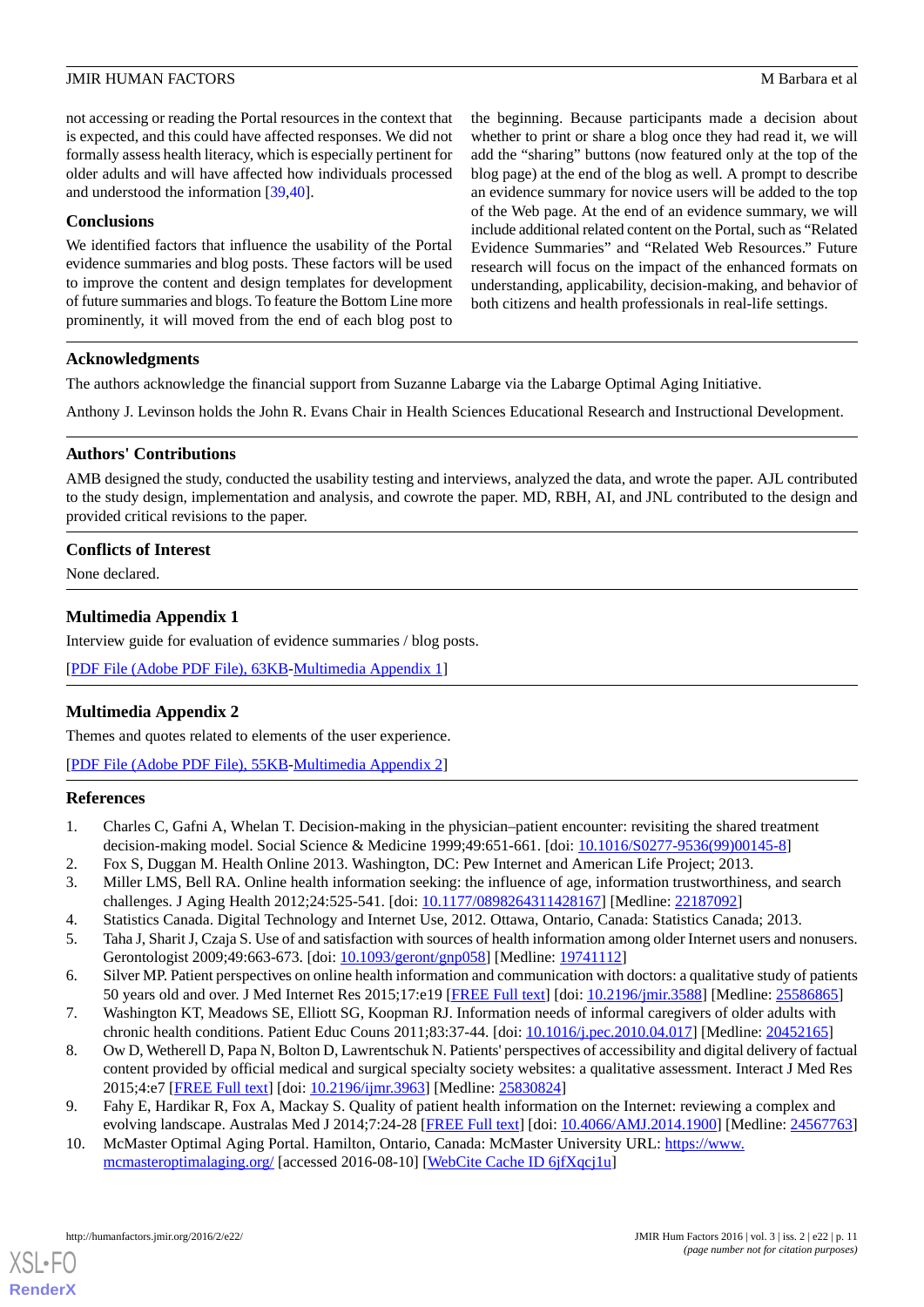- <span id="page-11-0"></span>11. Barbara AM, Dobbins M, Haynes RB, Iorio A, Lavis JN, Raina P, et al. The McMaster Optimal Aging Portal: usability evaluation of a unique evidence-based health information website. JMIR Hum Factors 2016;3:e14 [\[FREE Full text\]](http://humanfactors.jmir.org/2016/1/e14/) [doi: [10.2196/humanfactors.4800\]](http://dx.doi.org/10.2196/humanfactors.4800) [Medline: [27170443](http://www.ncbi.nlm.nih.gov/entrez/query.fcgi?cmd=Retrieve&db=PubMed&list_uids=27170443&dopt=Abstract)]
- <span id="page-11-2"></span><span id="page-11-1"></span>12. Boström A, Slaughter SE, Chojecki D, Estabrooks CA. What do we know about knowledge translation in the care of older adults? A scoping review. J Am Med Dir Assoc 2012;13:210-219. [doi: [10.1016/j.jamda.2010.12.004](http://dx.doi.org/10.1016/j.jamda.2010.12.004)] [Medline: [21450230\]](http://www.ncbi.nlm.nih.gov/entrez/query.fcgi?cmd=Retrieve&db=PubMed&list_uids=21450230&dopt=Abstract)
- <span id="page-11-3"></span>13. Straus S, Tetroe J, Graham I. Knowledge Translation in Health Care: Moving from Evidence to Practice. Chichester: Wiley-Blackwell/BMJ; 2009.
- 14. LeRouge C, Van SC, Seale D, Wright K. Baby boomers' adoption of consumer health technologies: survey on readiness and barriers. J Med Internet Res 2014;16:e200 [\[FREE Full text\]](http://www.jmir.org/2014/9/e200/) [doi: [10.2196/jmir.3049\]](http://dx.doi.org/10.2196/jmir.3049) [Medline: [25199475\]](http://www.ncbi.nlm.nih.gov/entrez/query.fcgi?cmd=Retrieve&db=PubMed&list_uids=25199475&dopt=Abstract)
- <span id="page-11-4"></span>15. Zamaria C, Fletcher F. Canada Online! The Internet, Media and Emerging Technologies: Uses, Attitudes, Trends and International Comparisons. Toronto, Ontario, Canada: Canadian Internet Project; 2008.
- <span id="page-11-5"></span>16. Lee C, Gray SW, Lewis N. Internet use leads cancer patients to be active health care consumers. Patient Educ Couns 2010;Suppl:S63-S69 [[FREE Full text](http://europepmc.org/abstract/MED/20889279)] [doi: [10.1016/j.pec.2010.09.004](http://dx.doi.org/10.1016/j.pec.2010.09.004)] [Medline: [20889279](http://www.ncbi.nlm.nih.gov/entrez/query.fcgi?cmd=Retrieve&db=PubMed&list_uids=20889279&dopt=Abstract)]
- <span id="page-11-6"></span>17. Trevena LJ, Davey HM, Barratt A, Butow P, Caldwell P. A systematic review on communicating with patients about evidence. J Eval Clin Pract 2006;12:13-23. [doi: [10.1111/j.1365-2753.2005.00596.x](http://dx.doi.org/10.1111/j.1365-2753.2005.00596.x)] [Medline: [16422776](http://www.ncbi.nlm.nih.gov/entrez/query.fcgi?cmd=Retrieve&db=PubMed&list_uids=16422776&dopt=Abstract)]
- <span id="page-11-7"></span>18. Haynes RB, Holland J, Cotoi C, McKinlay RJ, Wilczynski NL, Walters LA, et al. McMaster PLUS: a cluster randomized clinical trial of an intervention to accelerate clinical use of evidence-based information from digital libraries. J Am Med Inform Assoc 2006;13:593-600 [\[FREE Full text\]](http://jamia.oxfordjournals.org/cgi/pmidlookup?view=long&pmid=16929034) [doi: [10.1197/jamia.M2158\]](http://dx.doi.org/10.1197/jamia.M2158) [Medline: [16929034\]](http://www.ncbi.nlm.nih.gov/entrez/query.fcgi?cmd=Retrieve&db=PubMed&list_uids=16929034&dopt=Abstract)
- <span id="page-11-8"></span>19. Holland J, Haynes R. McMaster Premium Literature Service (PLUS): an evidence-based medicine information service delivered on the Web. : AMIA Annual Symposium Proceedings; 2005 Presented at: AMIA Annual Symposium; October 22-25, 2005; Washington, DC p. 340-344.
- <span id="page-11-9"></span>20. Dobbins M, DeCorby K, Robeson P, Husson H, Tirilis D, Greco L. A knowledge management tool for public health: health-evidence.ca. BMC Public Health 2010;10:496 [\[FREE Full text\]](http://bmcpublichealth.biomedcentral.com/articles/10.1186/1471-2458-10-496) [doi: [10.1186/1471-2458-10-496](http://dx.doi.org/10.1186/1471-2458-10-496)] [Medline: [20718970\]](http://www.ncbi.nlm.nih.gov/entrez/query.fcgi?cmd=Retrieve&db=PubMed&list_uids=20718970&dopt=Abstract)
- <span id="page-11-10"></span>21. Moat KA, Lavis JN. 10 best resources for ... evidence-informed health policy making. Health Policy Plan 2013;28:215-218 [[FREE Full text](http://heapol.oxfordjournals.org/cgi/pmidlookup?view=long&pmid=22717501)] [doi: [10.1093/heapol/czs050\]](http://dx.doi.org/10.1093/heapol/czs050) [Medline: [22717501\]](http://www.ncbi.nlm.nih.gov/entrez/query.fcgi?cmd=Retrieve&db=PubMed&list_uids=22717501&dopt=Abstract)
- <span id="page-11-12"></span><span id="page-11-11"></span>22. Lavis JN, Wilson MG, Moat KA, Hammill AC, Boyko JA, Grimshaw JM, et al. Developing and refining the methods for a 'one-stop shop' for research evidence about health systems. Health Res Policy Syst 2015;13:10 [\[FREE Full text\]](http://health-policy-systems.biomedcentral.com/articles/10.1186/1478-4505-13-10) [doi: [10.1186/1478-4505-13-10\]](http://dx.doi.org/10.1186/1478-4505-13-10) [Medline: [25971248\]](http://www.ncbi.nlm.nih.gov/entrez/query.fcgi?cmd=Retrieve&db=PubMed&list_uids=25971248&dopt=Abstract)
- <span id="page-11-13"></span>23. Lewis C. Using the "Thinking Aloud" method in cognitive interface design. Tech Report RC 9265 1982.
- <span id="page-11-15"></span><span id="page-11-14"></span>24. Morville P. User Experience Design. 2004. URL: [http://semanticstudios.com/user\\_experience\\_design/](http://semanticstudios.com/user_experience_design/) [accessed 2016-08-04] [[WebCite Cache ID 6jWFPuVrI\]](http://www.webcitation.org/

                                6jWFPuVrI)
- <span id="page-11-16"></span>25. Rosenbaum S. Improving the User Experience of Evidence: A Design Approach to Evidence-Informed Health Care (PhD dissertation). Oslo, Norway: The Oslo School of Architecture and Design; 2010.
- 26. Ritchie J, Lewish J. Qualitative Research Practice. London UK: SAGE Publications Ltd; 2003.
- <span id="page-11-17"></span>27. Ritchie J, Spenser L. Qualitative data analysis for applied policy research. In: Burgess B, editor. Analyzing Qualitative Data. London, UK: Routelage; 1994:305-329.
- <span id="page-11-18"></span>28. Glenton C, Nilsen ES, Carlsen B. Lay perceptions of evidence-based information--a qualitative evaluation of a website for back pain sufferers. BMC Health Serv Res 2006:34 [[FREE Full text](http://bmchealthservres.biomedcentral.com/articles/10.1186/1472-6963-6-34)] [doi: [10.1186/1472-6963-6-34](http://dx.doi.org/10.1186/1472-6963-6-34)] [Medline: [16539697](http://www.ncbi.nlm.nih.gov/entrez/query.fcgi?cmd=Retrieve&db=PubMed&list_uids=16539697&dopt=Abstract)]
- <span id="page-11-19"></span>29. Glenton C, Santesso N, Rosenbaum S, Nilsen ES, Rader T, Ciapponi A, et al. Presenting the results of Cochrane Systematic Reviews to a consumer audience: a qualitative study. Med Decis Making 2010;30:566-577. [doi: [10.1177/0272989X10375853\]](http://dx.doi.org/10.1177/0272989X10375853) [Medline: [20643912](http://www.ncbi.nlm.nih.gov/entrez/query.fcgi?cmd=Retrieve&db=PubMed&list_uids=20643912&dopt=Abstract)]
- <span id="page-11-20"></span>30. Santesso N, Rader T, Nilsen ES, Glenton C, Rosenbaum S, Ciapponi A, et al. A summary to communicate evidence from systematic reviews to the public improved understanding and accessibility of information: a randomized controlled trial. J Clin Epidemiol 2015;68:182-190 [\[FREE Full text\]](http://linkinghub.elsevier.com/retrieve/pii/S0895-4356(14)00213-3) [doi: [10.1016/j.jclinepi.2014.04.009\]](http://dx.doi.org/10.1016/j.jclinepi.2014.04.009) [Medline: [25034199\]](http://www.ncbi.nlm.nih.gov/entrez/query.fcgi?cmd=Retrieve&db=PubMed&list_uids=25034199&dopt=Abstract)
- <span id="page-11-21"></span>31. Colombo C, Filippini G, Synnot A, Hill S, Guglielmino R, Traversa S, et al. Development and assessment of a website presenting evidence-based information for people with multiple sclerosis: the IN-DEEP project. BMC Neurol 2016;16:30 [[FREE Full text](http://bmcneurol.biomedcentral.com/articles/10.1186/s12883-016-0552-0)] [doi: [10.1186/s12883-016-0552-0\]](http://dx.doi.org/10.1186/s12883-016-0552-0) [Medline: [26934873](http://www.ncbi.nlm.nih.gov/entrez/query.fcgi?cmd=Retrieve&db=PubMed&list_uids=26934873&dopt=Abstract)]
- <span id="page-11-23"></span><span id="page-11-22"></span>32. Synnot AJ, Hill SJ, Garner KA, Summers MP, Filippini G, Osborne RH, et al. Online health information seeking: how people with multiple sclerosis find, assess and integrate treatment information to manage their health. Health Expect 2016;19:727-737. [doi: [10.1111/hex.12253\]](http://dx.doi.org/10.1111/hex.12253) [Medline: [25165024\]](http://www.ncbi.nlm.nih.gov/entrez/query.fcgi?cmd=Retrieve&db=PubMed&list_uids=25165024&dopt=Abstract)
- <span id="page-11-24"></span>33. Kurtzman ET, Greene J. Effective presentation of health care performance information for consumer decision making: A systematic review. Patient Educ Couns 2016;99:36-43. [doi: [10.1016/j.pec.2015.07.030\]](http://dx.doi.org/10.1016/j.pec.2015.07.030) [Medline: [26277826\]](http://www.ncbi.nlm.nih.gov/entrez/query.fcgi?cmd=Retrieve&db=PubMed&list_uids=26277826&dopt=Abstract)
- 34. Reyna VF. A theory of medical decision making and health: fuzzy trace theory. Med Decis Making 2008;28:850-865 [\[FREE](http://europepmc.org/abstract/MED/19015287) [Full text\]](http://europepmc.org/abstract/MED/19015287) [doi: [10.1177/0272989X08327066\]](http://dx.doi.org/10.1177/0272989X08327066) [Medline: [19015287](http://www.ncbi.nlm.nih.gov/entrez/query.fcgi?cmd=Retrieve&db=PubMed&list_uids=19015287&dopt=Abstract)]
- 35. Fox S, Rainie L. Vital Decisions. Washington, DC: Pew Internet and American Life Project; 2002.
- 36. Broom A. Virtually he@lthy: the impact of internet use on disease experience and the doctor-patient relationship. Qual Health Res 2005;15:325-345. [doi: [10.1177/1049732304272916\]](http://dx.doi.org/10.1177/1049732304272916) [Medline: [15761103\]](http://www.ncbi.nlm.nih.gov/entrez/query.fcgi?cmd=Retrieve&db=PubMed&list_uids=15761103&dopt=Abstract)

[XSL](http://www.w3.org/Style/XSL)•FO **[RenderX](http://www.renderx.com/)**